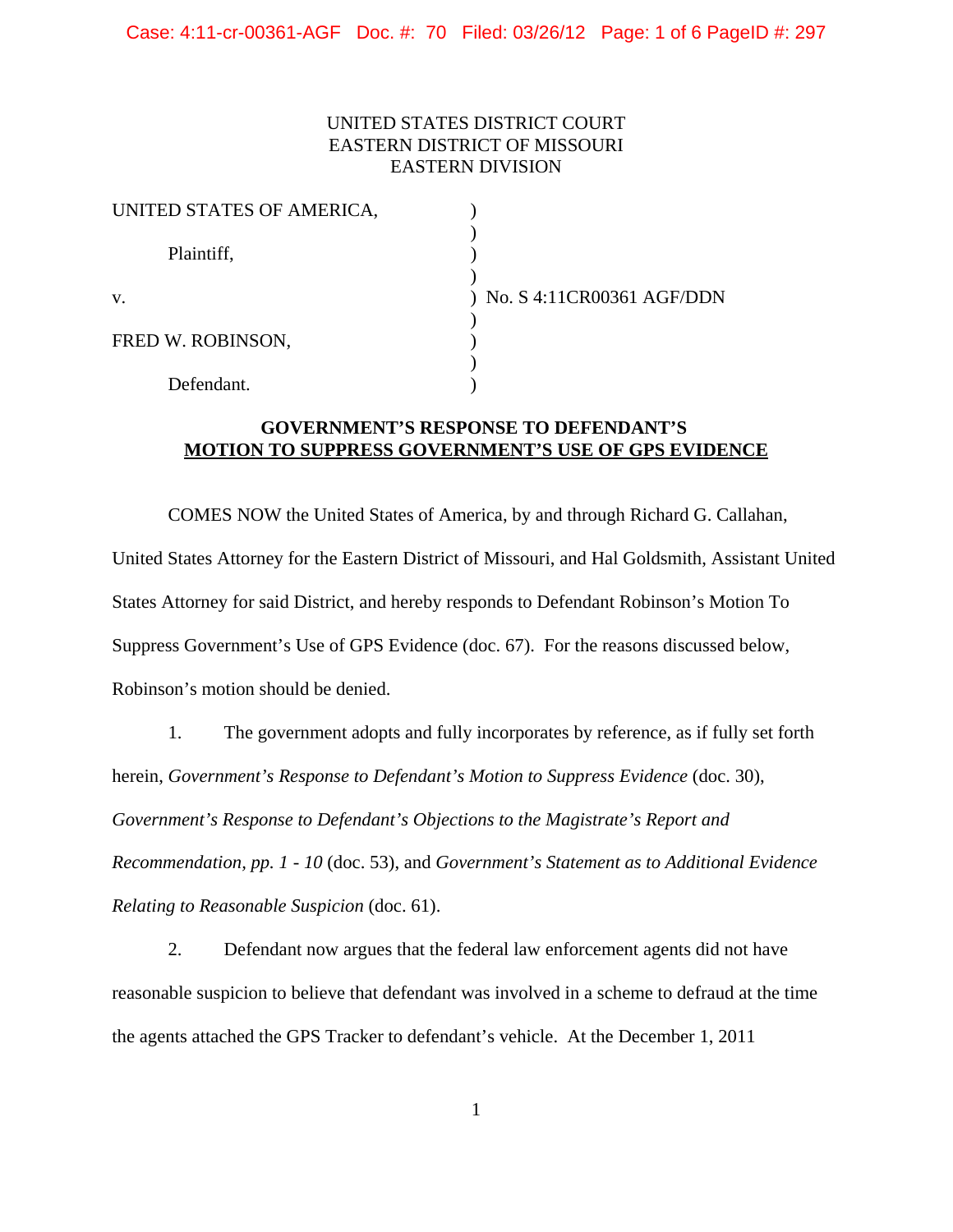#### Case: 4:11-cr-00361-AGF Doc. #: 70 Filed: 03/26/12 Page: 2 of 6 PageID #: 298

evidentiary hearing, the government presented evidence that, prior to installation of the GPS Tracker, the agents had performed several witness interviews and conducted physical surveillance of defendant which "corroborated or substantiated to a certain degree the allegations of the defendant being a ghost employee". In its *Government's Statement as to Additional Evidence Relating to Reasonable Suspicion* (doc. 61), the government requested the opportunity to present additional evidence specifically as to the issue of reasonable suspicion, and the Court granted the government's request and set an evidentiary hearing for March 29, 2012. The government intends to present that additional evidence on the issue of reasonable suspicion at that time.

3. The government presented argument in support of a finding of reasonable suspicion in this case during the February 17, 2012 hearing before this Court. As the government stated then, even with the Supreme Court finding that the use or attachment of the GPS tracking device was a search or seizure, defendant's Fourth Amendment rights were not violated as the agents acted upon reasonable suspicion. This is an issue that was not addressed by the Supreme Court in *United States v. Jones*, 132 S.Ct. 945 (2012). Not every Fourth Amendment intrusion requires a warrant or probable cause; to the contrary, the general test is one of reasonableness. Because installation and use of a GPS device is, at most, only minimally intrusive, and because GPS surveillance is a critically important law enforcement tool that often may be most important in the inception of an investigation when probable cause is lacking, the Fourth Amendment balancing test should not require probable cause or a warrant as a prerequisite to the attachment and use of a GPS tracking device.

4. The Supreme Court has stated that under its "general Fourth Amendment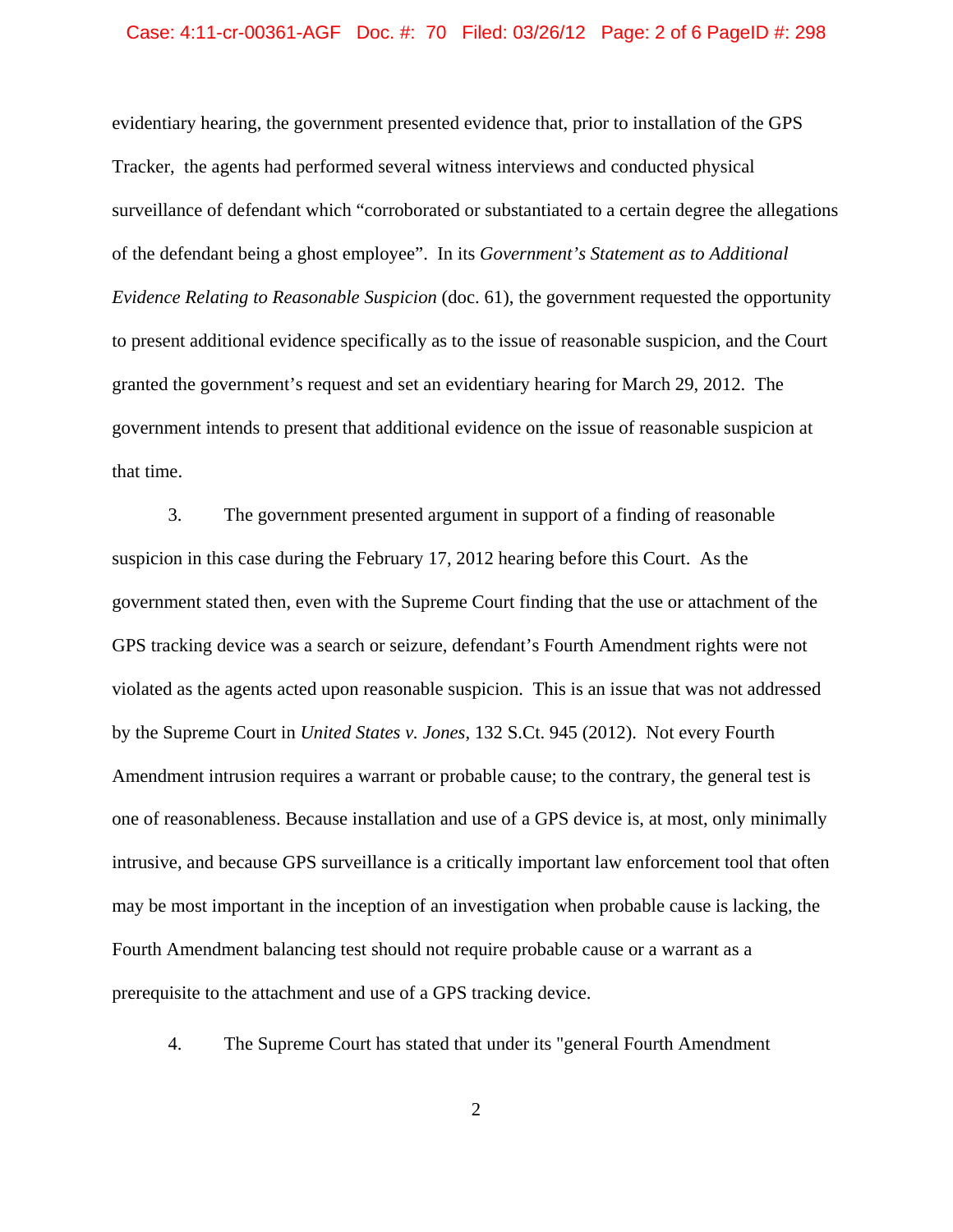# Case: 4:11-cr-00361-AGF Doc. #: 70 Filed: 03/26/12 Page: 3 of 6 PageID #: 299

approach," it "examine[s] the totality of the circumstances" to determine whether a search or seizure is reasonable under the Fourth Amendment." *Samson* v. *California,* 547 U.S. 843, 848 (2006) (internal quotation marks and citation omitted). Under that analysis, the reasonableness of a search or seizure is determined "by assessing, on the one hand, the degree to which it intrudes upon an individual's privacy and, on the other, the degree to which it is needed for the promotion of legitimate governmental interests." *Ibid.*

5. Since *Terry* v. *Ohio,* 392 U.S. 1 (1968), the Supreme Court has identified various law enforcement actions that qualify as Fourth Amendment searches or seizures, but that may nevertheless be conducted without a warrant or probable cause. In *Terry,* the Court noted that an officer who stops a person on the street and frisks him for weapons has effected a "seizure" and "search" within the meaning of the Fourth Amendment. But because "the central inquiry under the Fourth Amendment [is] the reasonableness in all the circumstances of the particular governmental invasion of a citizen's personal security," *id.* at 19, the Court concluded that a stop and frisk, which is considerably less intrusive than a full-blown arrest and search of a person, may be undertaken on less than probable cause, although the facts known to the officer must at least support a reasonable inference of unlawful activity and, for the frisk, that the person may be armed, *id.* at 29.

6. In subsequent cases, the Supreme Court has continued to recognize various types of police activities that amount to searches or seizures, but need not be justified by a warrant or probable cause. See, *e.g., Samson,* 547 U.S. at 847 (individualized suspicion not required for search of parolee's home or person); *United States* v. *Knights,* 534 U.S. 112, 118-121 (2001) (upholding search of probationer's home based on reasonable suspicion); *New Jersey* v. *T.L.O.,*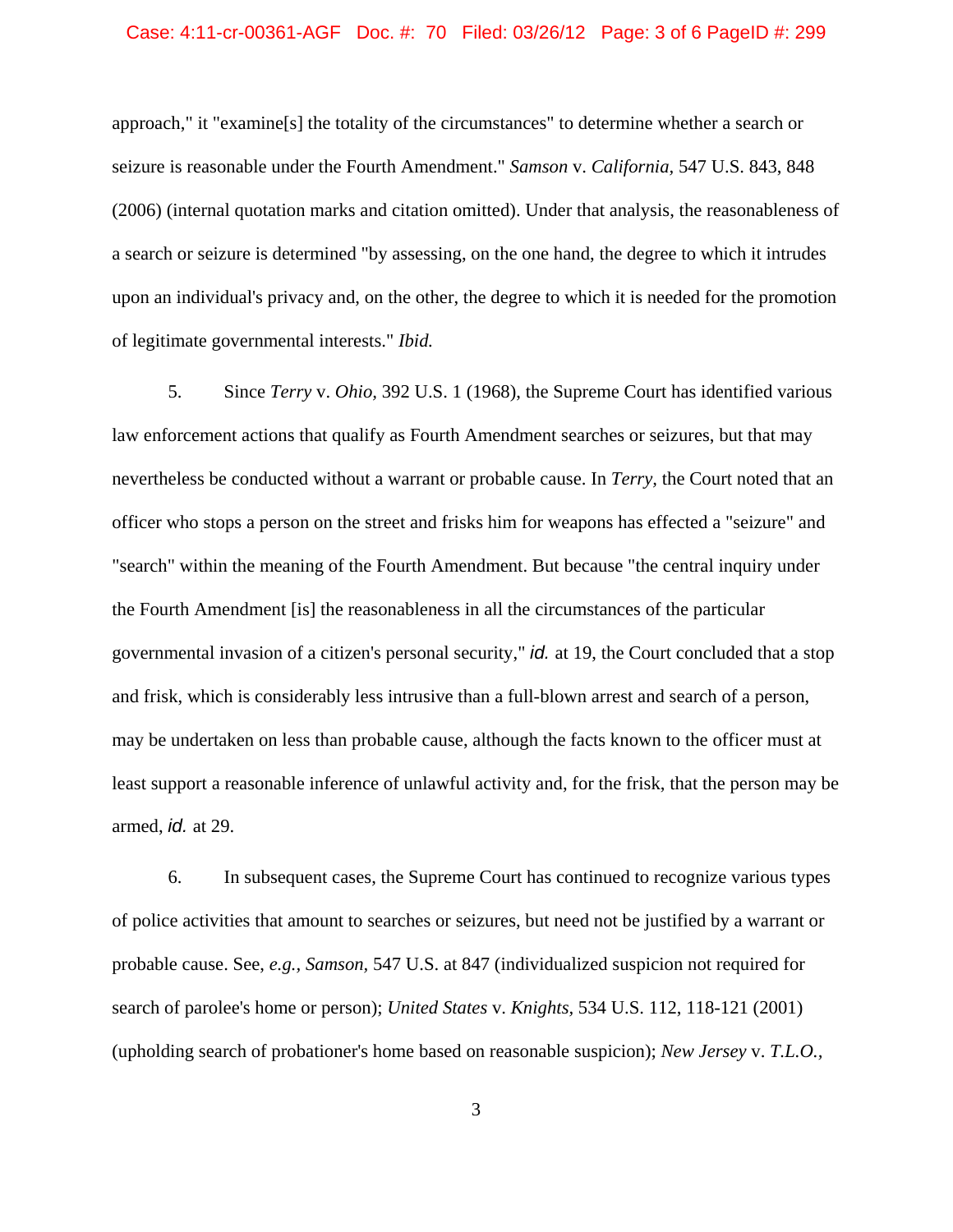469 U.S. 325, 341-342 (1985) (upholding search of public school student based on reasonable suspicion); *United States* v. *Place,* 462 U.S. 696, 706 (1983) (upholding seizure of traveler's luggage on reasonable suspicion that it contains narcotics); *United States* v. *Martinez-Fuerte,* 428 U.S. 543, 554-555 (1976) (upholding suspicionless vehicle stops at fixed border patrol checkpoints).

7. Applying the Supreme Court's balancing test to GPS tracking of vehicles on public roads, neither a warrant nor probable cause should be required where the agents have reasonable suspicion. The privacy interest, if any, is minimal. A GPS tracking device does not conduct either a visual or aural search of the item to which it is attached. See *Smith,* 442 U.S. at 741-742 (noting that pen register records record and reveal only the numbers dialed from a phone and not the contents of any conversation). The GPS device does not reveal who is driving the car, what the occupants are doing, or what they do when they arrive at their destination; it provides information only about the vehicle's location. And the information that the tracking device reveals about the vehicle's location could also be obtained (albeit less efficiently) by means of visual surveillance. The Supreme Court "has recognized significant differences between motor vehicles and other property which permit warrantless searches of automobiles in circumstances in which warrantless searches would not be reasonable in other contexts." *United States* v. *Chadwick,* 433 U.S. 1, 12 (1977); see also *Cardwell,* 417 U.S. at 590; *South Dakota* v. *Opperman,* 428 U.S. 364, 368 (1976). Accordingly, GPS monitoring does not require the protection of a warrant. The intrusion occasioned by attachment of a tracking device on a vehicle is also minimal. Attachment is much less intrusive than the typical stop and frisk. Nothing from the vehicle is removed, nor is any enclosed area entered.

8. On the other side of the ledger, the minimal protection of an individual's privacy, if any, resulting from the necessity of obtaining a warrant before using a tracking device on a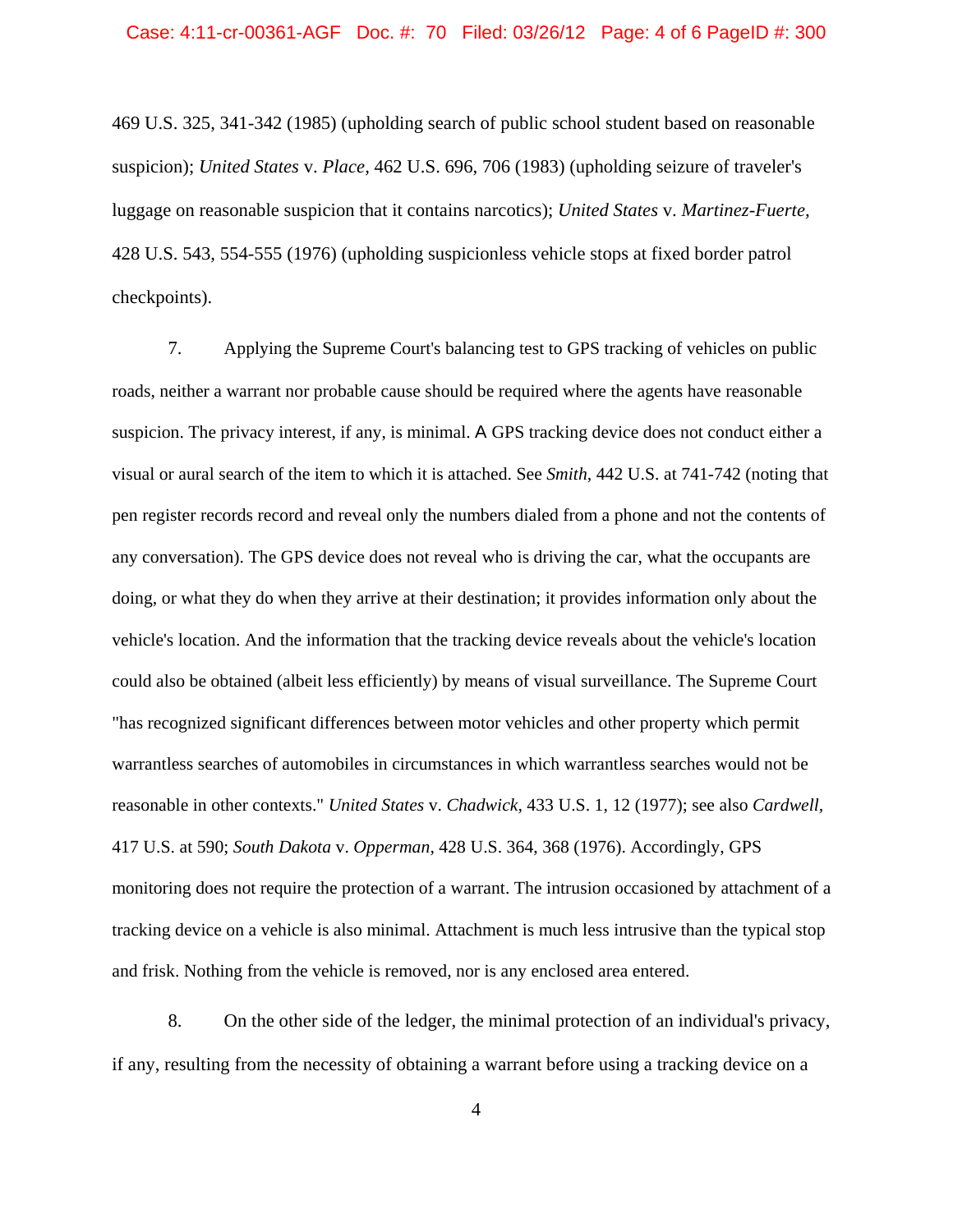#### Case: 4:11-cr-00361-AGF Doc. #: 70 Filed: 03/26/12 Page: 5 of 6 PageID #: 301

vehicle would come at great expense to law enforcement investigations. A requirement of a warrant and probable cause would seriously impede the government's ability to investigate leads and tips on drug trafficking, terrorism, and other crimes. Law enforcement officers could not use GPS devices to gather information to *establish* probable cause, which is often the most productive use of such devices.

9. If a Fourth Amendment balancing test were held applicable here, no violation would exist on the facts of this case. As determined by this Court, the agents had reasonable suspicion to believe that defendant was a ghost employee at the Treasurer's Office, engaged in a scheme to defraud. Because the substantial law enforcement interest in investigating such an offense outweighs the very limited Fourth Amendment privacy interests that are implicated by GPS surveillance, that particularized suspicion was more than adequate to support the warrantless attachment of a GPS Tracker to defendant's vehicle and the subsequent use of the device to monitor the vehicle's movements on public roads.<sup>1</sup>

### **CONCLUSION**

<sup>1</sup> In *United States v. Karo,* 468 U.S. 705 (1984), the Court required a warrant for the beeper surveillance in that case, rejecting the government's argument that "the beeper constitutes only a miniscule intrusion on protected privacy interests." 468 U.S. at 717. But *Karo* does not suggest the need for a warrant here, for at least two reasons. First, *Karo* involved a search inside a private residence, which lies at the core of Fourth Amendment protection, while this case involves travel on public roadways, which lies (at best) on the periphery. Second, the Court left open in *Karo* whether reasonable suspicion would be sufficient for beeper monitoring, see *id.* at 718 n.5, which casts doubt on any categorical warrant requirement for electronic monitoring of location. If a warrant would always be required, so would probable cause, because the Fourth Amendment permits issuance of a warrant only on probable cause. See *Griffin* v. *Wisconsin,* 483 U.S. 868, 877-878 (1987).